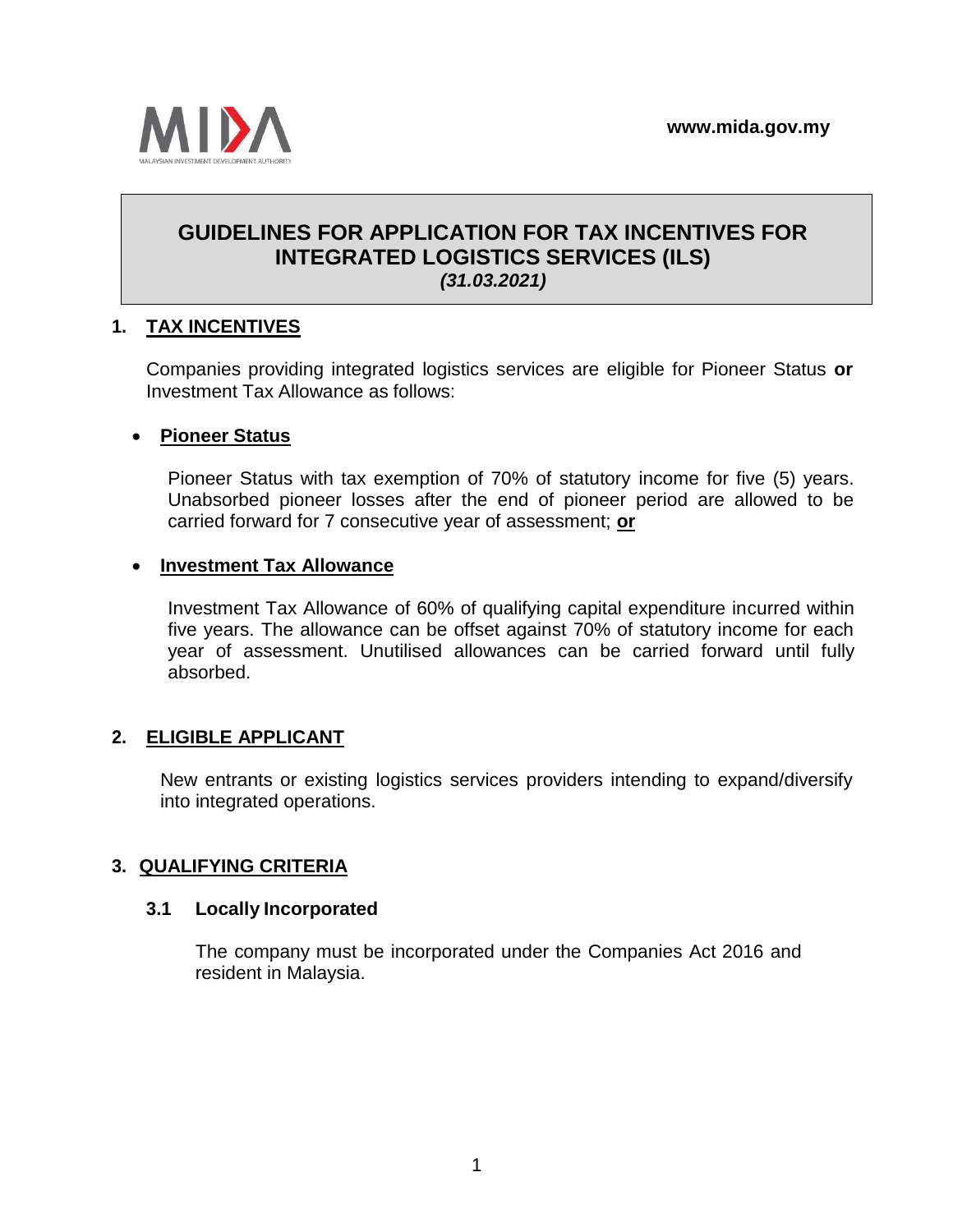### **3.2 Eligible Services**

An integrated logistics services provider who undertakes the following three (3) principal activities:

- Freight forwarding (including customs clearance)
- Warehousing
- Transportation

**and** at least one of the following activities:

- Distribution
- Other related and value-added services/activities (e.g. palletizing, product assembly/installation, breaking bulk, consolidation, packaging/re-packaging, procurement, quality control, labelling/re- labelling, testing, etc.)
- Supply chain management

# **3.3 Equity**

The equity of the company must be at least 60% Malaysian.

# **3.4 Minimum Infrastructure to be Owned by Applicant Company**

- Commercial Vehicles<sup>1</sup>  $-$  20 units
- Warehousing Facilities<sup>2</sup>  $-$  5,000 sq. metres

# **4 PROCEDURE FOR APPLICATION**

- 4.1 Applications should be made online through MIDA e-TRANS portal at URL [https://investmalaysia.mida.gov.my](https://investmalaysia.mida.gov.my/)
- 4.2 Application with incomplete information will not be accepted and will be returned to the company.

<sup>1</sup> *Commercial vehicles include goods vehicles, where: "Vehicle of goods" means-*

*a. Any motor vehicle constructed or adapted for the purpose of carrying goods; or*

*b. Any motor vehicle that is not constructed or so adapted when used to carry merchandise exclusively or other than passengers*

<sup>2</sup> Warehouse services are activities carried out by warehouse operators to provide various facilities and services covering small dock-off depots to large scale warehouses and distribution centers.